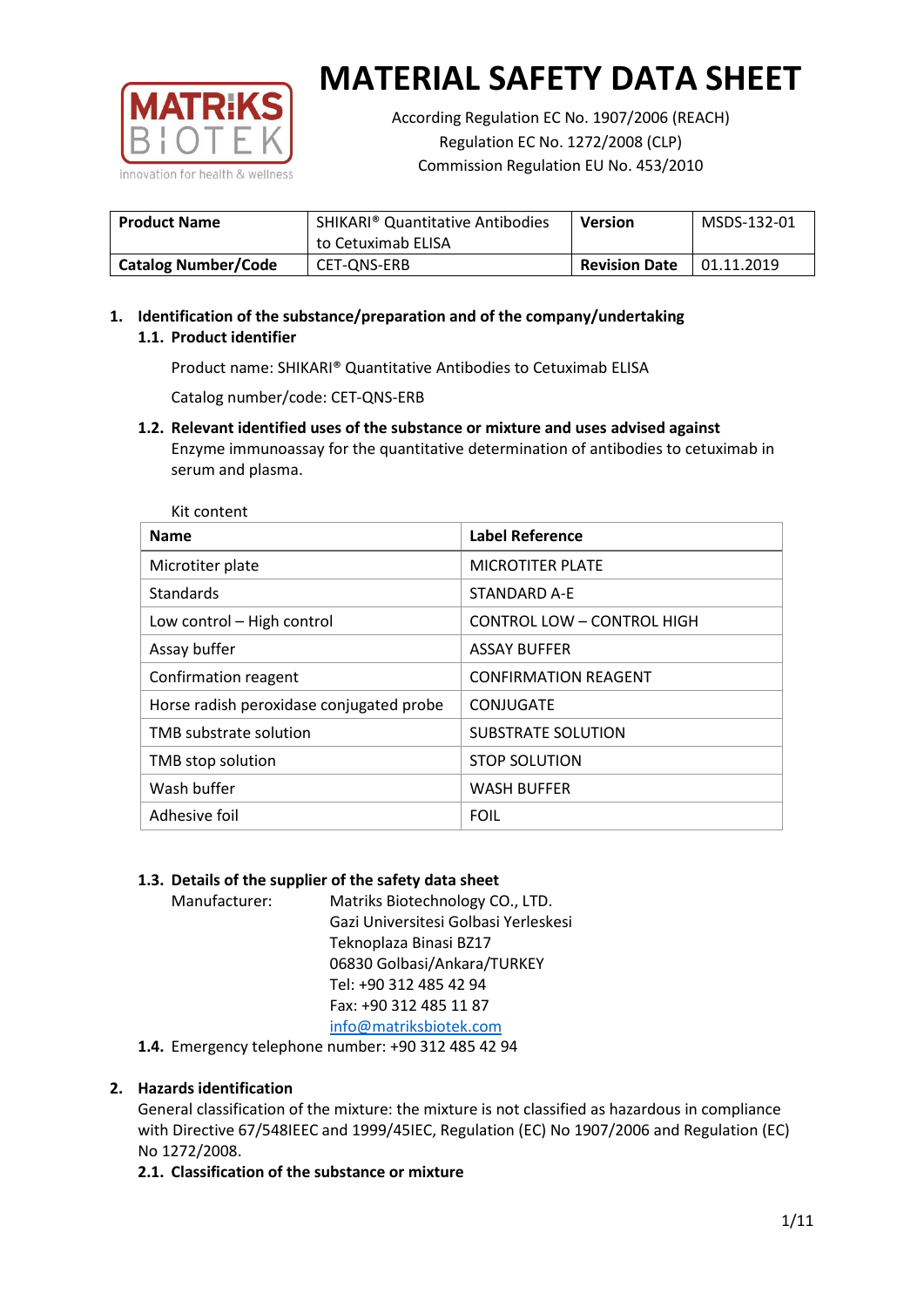

According Regulation EC No. 1907/2006 (REACH) Regulation EC No. 1272/2008 (CLP) Commission Regulation EU No. 453/2010

| <b>Product Name</b>        | <b>SHIKARI<sup>®</sup> Quantitative Antibodies</b><br>to Cetuximab ELISA | <b>Version</b>       | MSDS-132-01 |
|----------------------------|--------------------------------------------------------------------------|----------------------|-------------|
| <b>Catalog Number/Code</b> | CET-ONS-ERB                                                              | <b>Revision Date</b> | 01.11.2019  |

Classification in accordance with 1272/2008IEC (CLP/GHS) not classified as hazardous Classification in accordance with 67/548IEEC and 1999/45IEC (DPD) not classified as hazardous

## **2.2. Label elements**

This product is not under labelling according to Regulation (EC) n. 1272/2008

## **2.3. Other hazards**

Results of PBT and vPvB assessment: The substances in the mixture do not meet the PBT/vPvB criteria according to REACH (content <0,1% w/w), annex XIII; the substances in the mixture are not included in the Candidate List of SVHC.

**Note:** This product is intended for laboratory use by professional uses only. Use appropriate personal protective equipment while working with the reagents provided.

## **3. Composition/information on ingredients**

#### **3.1. Substances**

| <b>Stop Solution</b>               |                                                                                                                               |
|------------------------------------|-------------------------------------------------------------------------------------------------------------------------------|
| Ingredient                         | Hydrochloric Acid (HCL) Index No. 017-002-01-X                                                                                |
| CAS No (EC No)                     | 7647-01-0(231-595-7)                                                                                                          |
| Containing Conc. (%)               | <5,0* (Dilution is not classified as hazardous<br>according to the European Regulation<br>67/548/EEC and 1272/2008/EC)        |
| form)                              | Classification according to regulation (EC) No 1272/2008 (CLP) (related to the concentrated                                   |
| Hazard Class and Category Codes(s) | Skin Corr. 1B STOT SE 3                                                                                                       |
| Hazard Statement Code(s)           | H314, H335                                                                                                                    |
| Pictogram, Signal Word Code(s)     | GHS05, GHS07, Dgr                                                                                                             |
| Specific Conc. Limits, M-factors   | Skin Corr. 1B; H314: C≥25%<br>Skin Irrit. 2; H315: 10% ≤ C < 25 %<br>Eye Irrit. 2, H319: 10%≤C<25 %<br>STOT SE 3; H355: C≥10% |
| Directive 67/548/EEC               | C; R34-37: C≥25%<br>Xi; R36/37/38: 10%≤C<25%                                                                                  |

#### **3.2. Mixtures**

| <b>Standards, Controls, Assay Buffer</b> |                                     |
|------------------------------------------|-------------------------------------|
| Ingredient                               | Sodium Azide Index no. 011-004-00-7 |
| CAS No (EC No)                           | 26628-22-8 (247-852-1)              |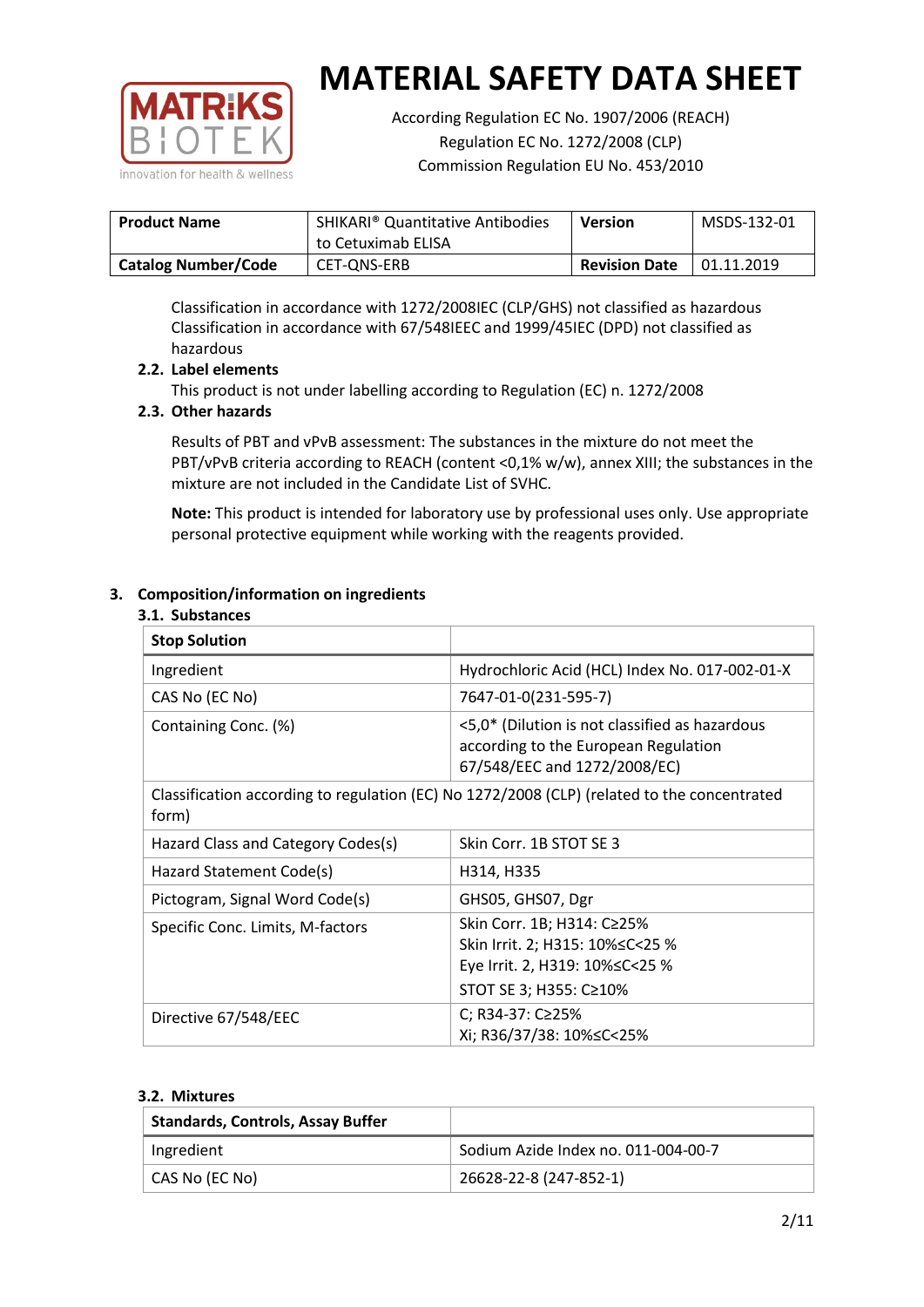

According Regulation EC No. 1907/2006 (REACH) Regulation EC No. 1272/2008 (CLP) Commission Regulation EU No. 453/2010

| <b>Product Name</b>        | <b>SHIKARI® Quantitative Antibodies</b><br>to Cetuximab ELISA | <b>Version</b>       | MSDS-132-01 |
|----------------------------|---------------------------------------------------------------|----------------------|-------------|
| <b>Catalog Number/Code</b> | CET-ONS-ERB                                                   | <b>Revision Date</b> | 01.11.2019  |

| Containing Conc. (%)               | <0,001 % (Dilution is not classified as hazardous<br>according to the European Regulation<br>67/548/EEC and 1272/2008/EC) |
|------------------------------------|---------------------------------------------------------------------------------------------------------------------------|
| form)                              | Classification according to regulation (EC) No 1272/2008 (CLP) (related to the concentrated                               |
| Hazard Class and Category Codes(s) | Acute Tox. 2 (oral)                                                                                                       |
|                                    | Acute Tox. 1 (dermal)                                                                                                     |
|                                    | STOT RE 2                                                                                                                 |
|                                    | Acute Aquatic 1                                                                                                           |
|                                    | Aquatic Chronic 1                                                                                                         |
| Hazard Statement Code(s)           | H300, H310, H373, H400, H410                                                                                              |
| Pictogram, Signal Word Code(s)     | GHS06, GHS08, GHS09                                                                                                       |
| Specific Conc. Limits, M-factors   | M-Factor-Aquatic Acute:1                                                                                                  |
| Directive 67/548/EEC               | R23/24/25-36/37/38-50/53                                                                                                  |

| Conjugate                          |                                                                                                                                                  |
|------------------------------------|--------------------------------------------------------------------------------------------------------------------------------------------------|
| Ingredient                         | Proclin 150 Index no. 613-167-00-5                                                                                                               |
|                                    | Proclin 150 is a mixture of substances of the<br>components, 5-Chloro-2-methyl-4-isothiazolin-3-<br>one and 2-Methyl-2H -isothiazol-3-one (3:1). |
| CAS No (EC No)                     | 55965-84-9                                                                                                                                       |
| Containing Conc. (%)               | <0,0015% (Dilution is not classified as hazardous<br>according to the European Regulation<br>67/548/EEC and 1272/2008/EC)                        |
| form)                              | Classification according to regulation (EC) No 1272/2008 (CLP) (related to the concentrated                                                      |
| Hazard Class and Category Codes(s) | Acute Tox, 3<br>Skin Corr. 1B<br>Skin Sens. 1<br>Acute Aquatic 1<br><b>Aquatic Chronic 1</b>                                                     |
| Hazard Statement Code(s)           | H301, H311, H314, H317, H331, H400, H410                                                                                                         |
| Pictogram, Signal Word Code(s)     | GHS05, GHS07, GHS09                                                                                                                              |
| Specific Conc. Limits, M-factors   | ≥0,6%: Skin Corr. 1B, H314<br>0,06 - < 0,6%: Skin Irrit. 2, H315<br>0,06 - < 0,6 %: Eye Irrit. 2, H319                                           |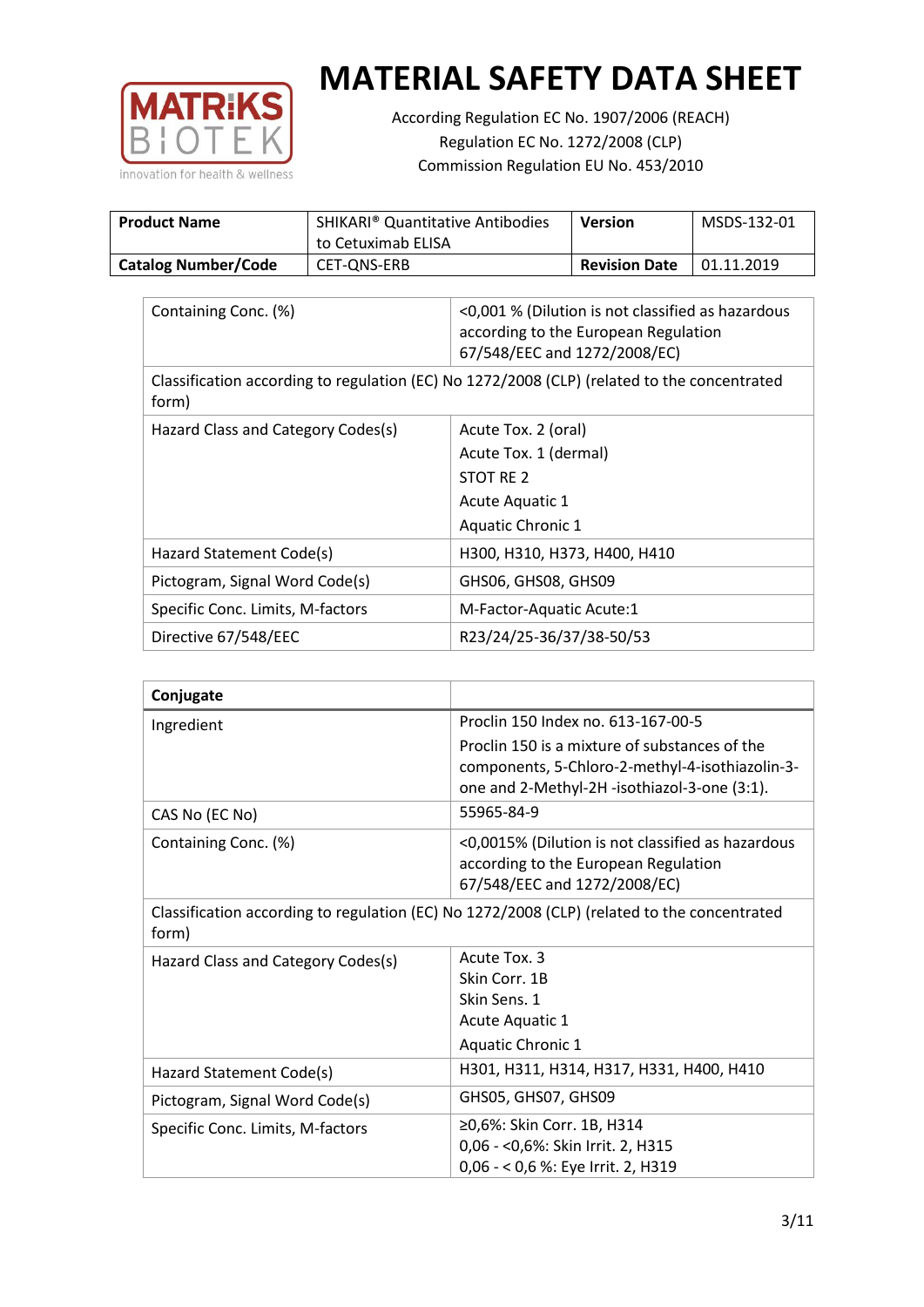

According Regulation EC No. 1907/2006 (REACH) Regulation EC No. 1272/2008 (CLP) Commission Regulation EU No. 453/2010

| <b>Product Name</b>        | <b>SHIKARI</b> <sup>®</sup> Quantitative Antibodies<br>to Cetuximab ELISA | <b>Version</b>       | MSDS-132-01 |
|----------------------------|---------------------------------------------------------------------------|----------------------|-------------|
| <b>Catalog Number/Code</b> | CET-ONS-ERB                                                               | <b>Revision Date</b> | 01.11.2019  |

|                      | ≥0,0015 %: Skin Sens. 1, H317                |
|----------------------|----------------------------------------------|
|                      | M-Factor - Aquatic Acute: 10                 |
| Directive 67/548/EEC | T; N R:23/24/25-34-35-50/53                  |
|                      | $\frac{1}{2}$ S: (2-)26-28-36/37/39-45-60-61 |

## **4. First-aid measures**

## **4.1. Description of first aid measures**

General advice: No special measures required. Consult physician in case of complaints. If inhaled: Supply fresh air.

In case of skin contact: Immediately flush skin with plenty of water. Cold water may be used. Remove contaminated clothing and shoes.

In case of eye contact: Check for and remove any contact lenses. Immediately flush eyes with plenty of water for at least 15 minutes. Cold water may be used. If swallowed: Rinse mouth with plenty of water

## **4.2. Most important symptoms and effects, both accurate and delayed**

There are no hazards under normal use conditions. Direct contact with eyes may cause slight and temporary irritation. Swallowing of larger amounts may lead to stomachache, vomiting or diarrhea.

## **4.3. Indication of any immediate medical attention and special treatment needed** No specific therapy known. Use supportive and symptomatic treatment.

## **5. Fire-fighting measures**

## **5.1. Extinguishing media**

Suitable extinguishing media: Water spray, alcohol resistant foam, dry-powder, carbon dioxide

Unsuitable extinguishing media: Direct water stream

- **5.2. Special hazards arising from the substance mixture** To the best of our knowledge, no special hazards can be defined
- **5.3. Advice for fire-fighters** No data available.

## **6. Accidental release measures**

- **6.1. Personal precautions, protective equipment and emergency procedures** Wear appropriate protective gloves and clothes.
- **6.2. Environmental precautions**

Dilute with plenty of water. Do not allow to enter sewers/surface or ground water.

#### **6.3. Methods and materials for containment and cleaning up**

Absorb with liquid-binding material (sand, diatomite, acid binders, universal binders, sawdust).

**6.4. Reference to other sections**

For personal protection see section 8.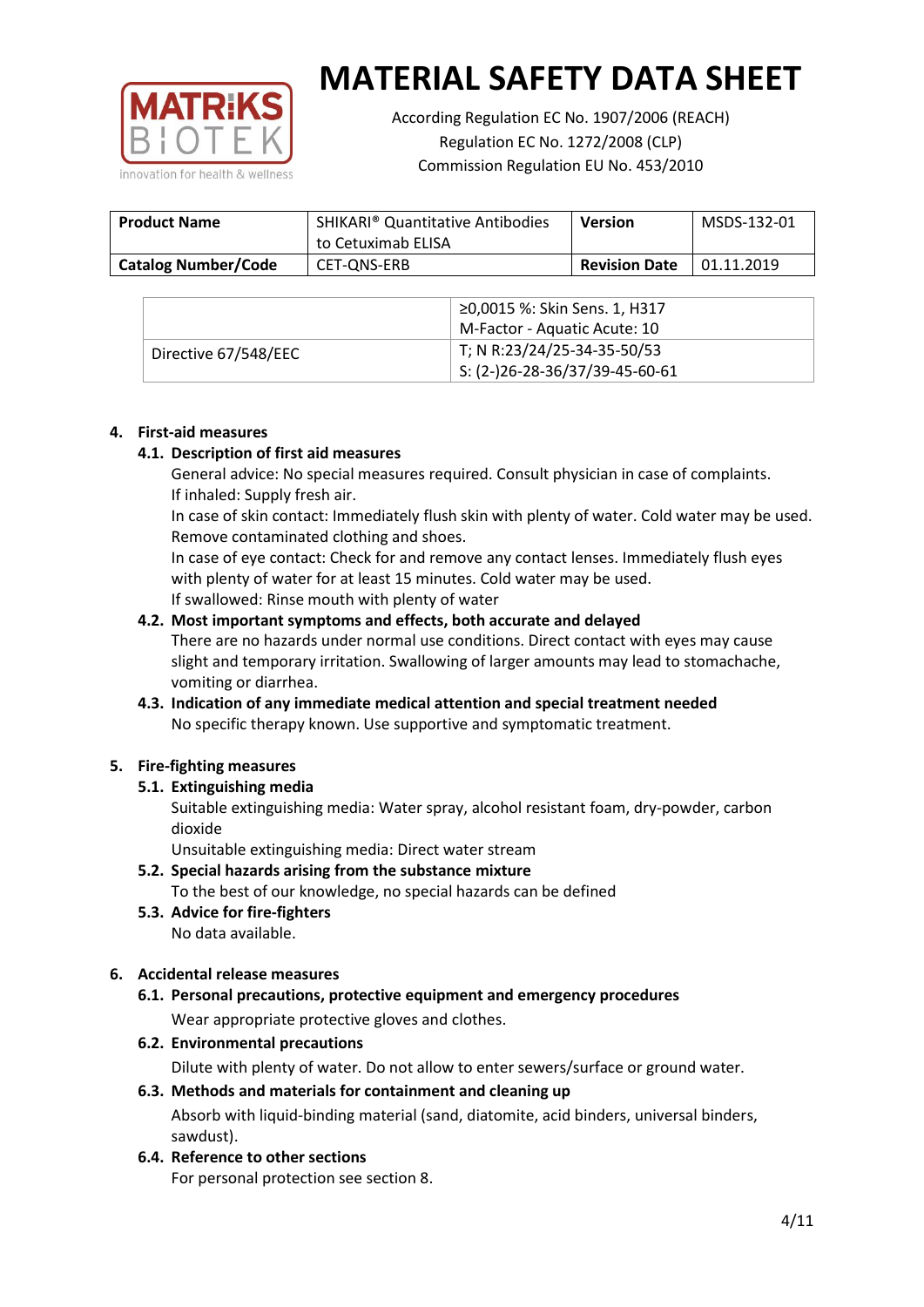

According Regulation EC No. 1907/2006 (REACH) Regulation EC No. 1272/2008 (CLP) Commission Regulation EU No. 453/2010

| <b>Product Name</b>        | <b>SHIKARI</b> <sup>®</sup> Quantitative Antibodies<br>to Cetuximab ELISA | <b>Version</b>       | MSDS-132-01 |
|----------------------------|---------------------------------------------------------------------------|----------------------|-------------|
| <b>Catalog Number/Code</b> | CET-ONS-ERB                                                               | <b>Revision Date</b> | 01.11.2019  |

For disposal see section 13.

## **7. Handling and storage**

## **7.1. Precautions for safe handling**

Use all reagents in accordance with the relevant package insert provided with the product. Do not smoke, eat, drink or apply cosmetics in areas where kit reagents are handled. Wear disposable latex gloves when handling reagents.

Never pipet by mouth and avoid contact of reagents and specimens with skin and mucous membranes.

Handling should be done in accordance with the procedures defined by an appropriate national biohazard safety guideline or regulation.

Use all reagents in accordance with the relevant package insert provided with the product.

## **7.2. Conditions for safe storage, including any incompatibilities**

Store in tightly closed original packages or appropriately labeled alternate vessels. Store in dry, bunded areas. Keep away from direct sunlight and heat sources. Recommended storage temperature: 10-30°C (shipment), 2-8°C (long term storage). Protect from freezing. Keep away from food and drinks. Keep away from acids and heavy metals. Keep out of the reach of children.

## **7.3. Specific end uses**

For EU diagnostic product. For the rest of the world "Research use only".

## **8. Exposure controls/personel protection**

#### **8.1. Control parameters**

Indicative occupational exposure limit ES (2000/39IEC, Directive 2006/15IEC and Directive 2009/161IEC):

| <b>CAS</b> | <b>Substance</b> | Indicative occupational exposure limit |                       |
|------------|------------------|----------------------------------------|-----------------------|
|            | name             |                                        |                       |
| 26628-22-8 | Sodium Azide     | OEL mean (time-weighted 8 h):          | 0,1 mg/m <sup>3</sup> |
|            |                  | OEL short term (LS min):               | 0,3                   |
|            |                  | Notation: Skin                         |                       |

National work-place occupational exposure limits (only selected lands are displayed):

| <b>CAS</b> | <b>Substance</b> | <b>Occupational exposure limits</b> |                         |  |
|------------|------------------|-------------------------------------|-------------------------|--|
|            | name             |                                     |                         |  |
| 26628-22-8 | Sodium Azide     | Turkey                              |                         |  |
|            |                  | PEL:                                | $0,1 \,\mathrm{mg/m^3}$ |  |
|            |                  | $NPEL-P$ :                          | 0,3 mg/m <sup>3</sup>   |  |
|            |                  | D - absorb through skin             |                         |  |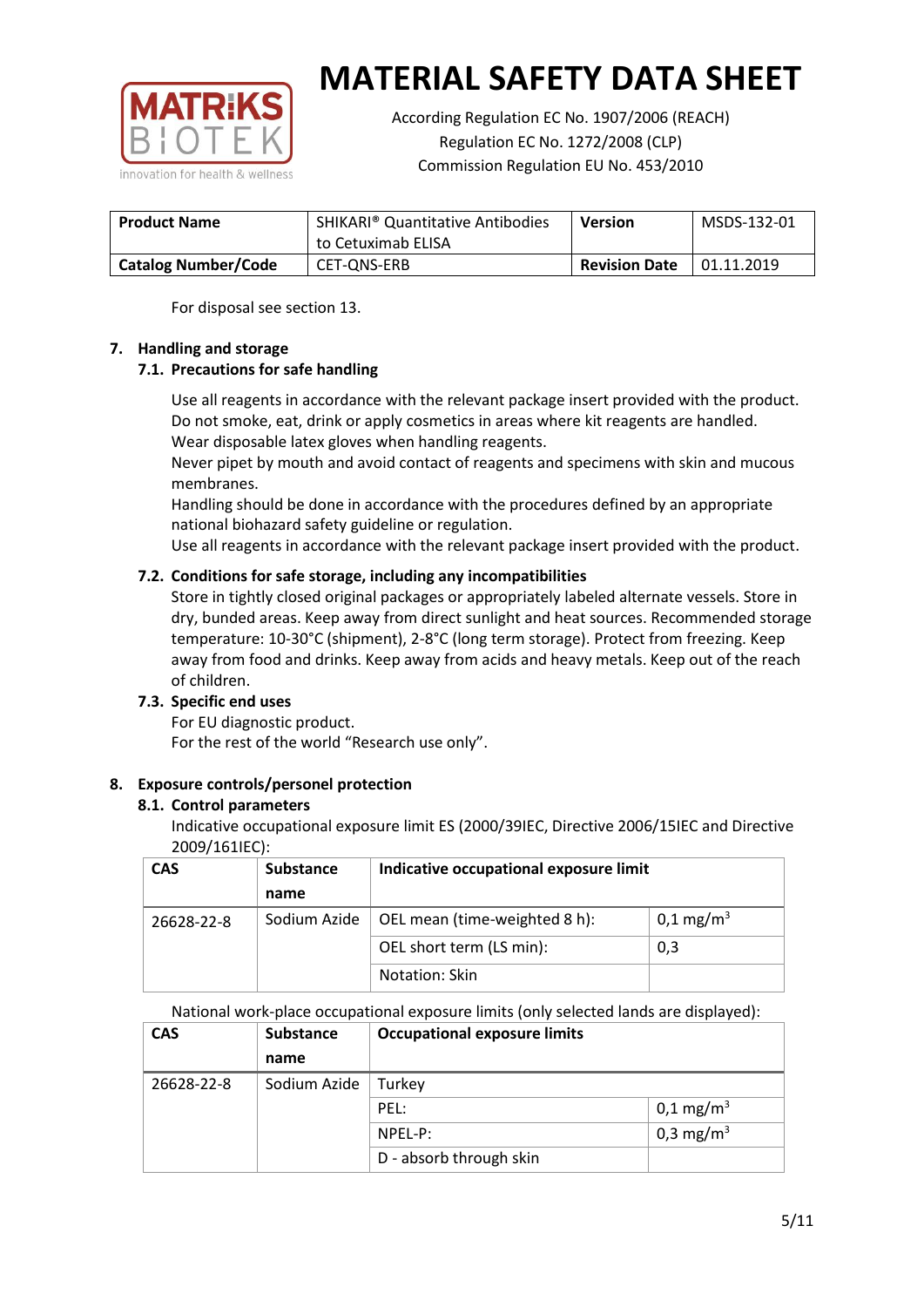

According Regulation EC No. 1907/2006 (REACH) Regulation EC No. 1272/2008 (CLP) Commission Regulation EU No. 453/2010

| <b>Product Name</b>        | <b>SHIKARI</b> <sup>®</sup> Quantitative Antibodies<br>to Cetuximab ELISA | <b>Version</b>       | MSDS-132-01 |
|----------------------------|---------------------------------------------------------------------------|----------------------|-------------|
| <b>Catalog Number/Code</b> | CET-ONS-ERB                                                               | <b>Revision Date</b> | 01.11.2019  |

|  | I – irritating to mucosa (eye, airways) |                         |
|--|-----------------------------------------|-------------------------|
|  | and skin                                |                         |
|  | Government Regulation no.               |                         |
|  | 361/2007 Coll.                          |                         |
|  | Slovakia                                |                         |
|  | NPEL mean:                              | $0,1 \text{ mg/m}^3$    |
|  | NPEL short-term:                        | 0,3 mg/m <sup>3</sup>   |
|  | Note K: absorbed through skin           |                         |
|  | Regulation 300/2007 Coll. (SK),         |                         |
|  | Appendix 1                              |                         |
|  | Germany                                 |                         |
|  | AGW - time weighted mean:               | 0,2 mg/m <sup>3</sup>   |
|  | Short-term factor:                      | 2(1)                    |
|  | 1RGS-900                                |                         |
|  | United Kingdom                          |                         |
|  | TWA:                                    | $0,1 \,\mathrm{mg/m^3}$ |
|  | STEL:                                   | 0,3 mg/m <sup>3</sup>   |
|  | France                                  |                         |
|  | TWA:                                    | $0,1 \text{ mg/m}^3$    |
|  | STEL:                                   | 0,3 mg/m <sup>3</sup>   |

## Other recommended values: not set

| <b>CAS</b> | Substance name $\vert$ OEL - equivalents |   |
|------------|------------------------------------------|---|
|            | $\overline{\phantom{0}}$                 | - |
|            |                                          |   |

Indicative biological limits (Turkey, *432/2003* Coll.): not set

| <b>Substance</b> | Evaluated as             | Limit values             |
|------------------|--------------------------|--------------------------|
|                  | $\overline{\phantom{0}}$ | $\overline{\phantom{0}}$ |

DNEL: not available for the mixture. PNEC: not available for the mixture.

#### **8.2. Exposure controls**

General hygiene directives should be considered.

Keep away from food stuffs and beverages. Wash hands before breaks and at the end of the working day

#### **Personal protective equipment:**

| <b>Respiratory protection:</b> | Not required                                                      |
|--------------------------------|-------------------------------------------------------------------|
| Skin protection                | Protective gloves of nitrile or nature latex, satisfying the norm |
|                                | <b>DIN EN 455</b>                                                 |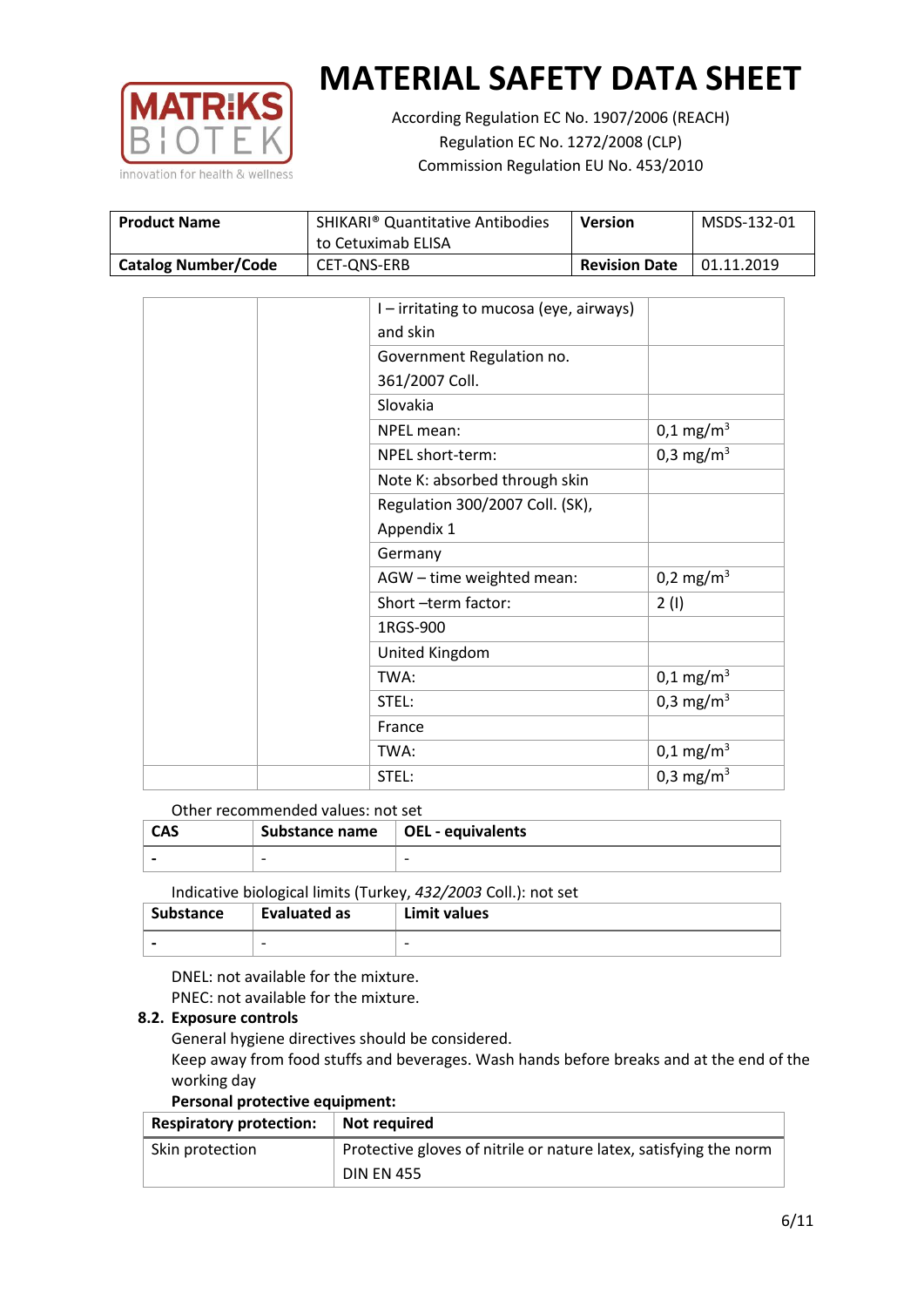

According Regulation EC No. 1907/2006 (REACH) Regulation EC No. 1272/2008 (CLP) Commission Regulation EU No. 453/2010

| <b>Product Name</b>        | <b>SHIKARI</b> <sup>®</sup> Quantitative Antibodies<br>to Cetuximab ELISA | <b>Version</b>       | MSDS-132-01 |
|----------------------------|---------------------------------------------------------------------------|----------------------|-------------|
| <b>Catalog Number/Code</b> | CET-ONS-ERB                                                               | <b>Revision Date</b> | 01.11.2019  |

| Eye/Face protection | Safety glasses with side shields confirming to EN 166 (EN),<br>NIOSH (US) |
|---------------------|---------------------------------------------------------------------------|
| Body protection     | Impenetrable protective clothing                                          |

## **9. Physical and chemical properties**

## **9.1. Information on basic physical and chemical properties**

| <b>COMPONENT</b>       | <b>APPEARANCE</b> | <b>ODOR</b>     | рH             |
|------------------------|-------------------|-----------------|----------------|
| Microtiter plate       | Solid, white      | <b>Odorless</b> | Not applicable |
| Standards and controls | Liquid, colorless | <b>Odorless</b> | $7,4 \pm 0,05$ |
| Conjugate              | Liquid, red       | <b>Odorless</b> | $7,4 \pm 0,05$ |
| Confirmation reagent   | Liquid, colorless | <b>Odorless</b> | $7,4 \pm 0,05$ |
| Assay buffer           | Liquid, blue      | <b>Odorless</b> | $7,4 \pm 0,05$ |
| Substrate solution     | Liquid, colorless | <b>Odorless</b> | $3,6 - 3,8$    |
| Stop solution          | Liquid, colorless | <b>Odorless</b> | $<$ 1          |
| Wash buffer            | Liquid, colorless | Odorless        | $7,4 \pm 0,05$ |

| <b>For All Components</b>                    |                                              |  |  |
|----------------------------------------------|----------------------------------------------|--|--|
| Odor threshold                               | No data available                            |  |  |
| Melting point/freezing point                 | No data available                            |  |  |
| Initial boiling point and range              | No data available                            |  |  |
| Flash point                                  | No data available                            |  |  |
| <b>Evaporation rate</b>                      | No data available                            |  |  |
| Flammability (solid, gas)                    | No data available                            |  |  |
| Upper/lower flammability or explosive limits | No data available                            |  |  |
| Vapour pressure                              | No data available                            |  |  |
| Vapour density                               | No data available                            |  |  |
| Relative density                             | No data available                            |  |  |
| Solubility(ies)                              | Fully miscible                               |  |  |
| Partition coefficient: n-octanol water       | No data available                            |  |  |
| Auto-ignition temperature                    | Product is not self-igniting                 |  |  |
| Decomposition temperature                    | No data available                            |  |  |
| Viscosity                                    | No data available                            |  |  |
| <b>Explosive properties</b>                  | Product does not present an explosion hazard |  |  |
| Oxidizing properties                         | No data available                            |  |  |

#### **9.2. Other information**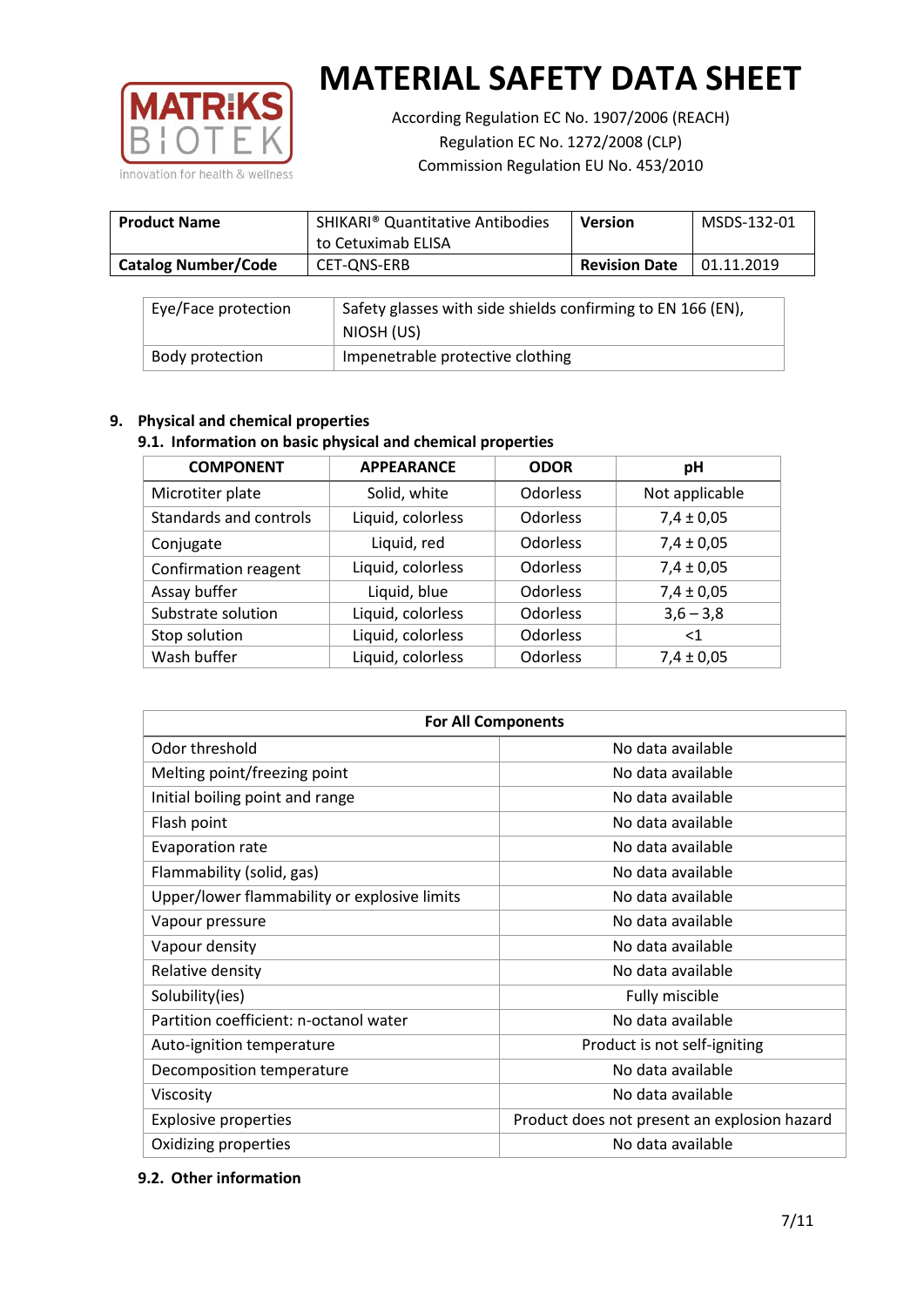

According Regulation EC No. 1907/2006 (REACH) Regulation EC No. 1272/2008 (CLP) Commission Regulation EU No. 453/2010

| <b>Product Name</b>        | <b>SHIKARI</b> <sup>®</sup> Quantitative Antibodies<br>to Cetuximab ELISA | <b>Version</b>       | MSDS-132-01 |
|----------------------------|---------------------------------------------------------------------------|----------------------|-------------|
| <b>Catalog Number/Code</b> | CET-ONS-ERB                                                               | <b>Revision Date</b> | 01.11.2019  |

No other information available.

## **10. Stability and reactivity**

## **10.1. Reactivity**

Not reactive under normal conditions of storage and manipulation. Sodium azide has been reported to form lead or copper azide in laboratory plumbing (heavy metals) which may explode on percussion. Treatment of sodium azide with strong acids gives hydrazoic acid, which is also extremely toxic.

## **10.2. Chemical stability**

Mixture is chemically stable under normal conditions of storage and manipulation. Overheating may cause thermal decomposition.

## **10.3. Possibility of hazardous reactions**

Sodium azide has been reported to form lead or copper azide in laboratory plumbing (heavy metals) which may explode on percussion.

## **10.4. Conditions to avoid**

Stable under normal conditions. Keep away from direct sunlight and heat sources. Do not mix with strong acids and heavy metals.

#### **10.5. Incompatible materials**

Strong acids, heavy metals, halogenated hydrocarbons.

## **10.6. Hazardous decomposition products**

Material does not decompose at ambient temperatures. Incomplete combustion and thermolysis may produce toxic, irritating and flammable decomposition products (such as carbon monoxide, carbon dioxide, sooth, aldehydes and other products of organic compounds decomposition, sulfur / nitrogen oxides).

## **11. Toxicological information**

## **11.1. Information on toxicological effects**

#### **11.1.1. Acute toxicity**

Based on available data, the classification criteria are not met. Based on composition, the mixture has low acute toxicity and no adverse effects for human health are expected under applicable conditions of exposure sodium azide.

#### **11.1.2. Skin corrosion/irritation**

Based on available data, the classification criteria are not met. Prolonged or repeated skin contact may cause mild irritation and dermatitis (skin inflammation). However, these effects do not required classification

## **11.1.3. Serious eye damage/irritation**

Based on available data, the classification criteria are not met. Direct contact with eyes may cause slight and temporary irritation. However, these effects do not required classification

## **11.1.4. Respiratory or skin sensitization**

Based on available data, the classification criteria are not met. Compounds have no sensitization effects.

#### **11.1.5. Germ cell mutagenicity**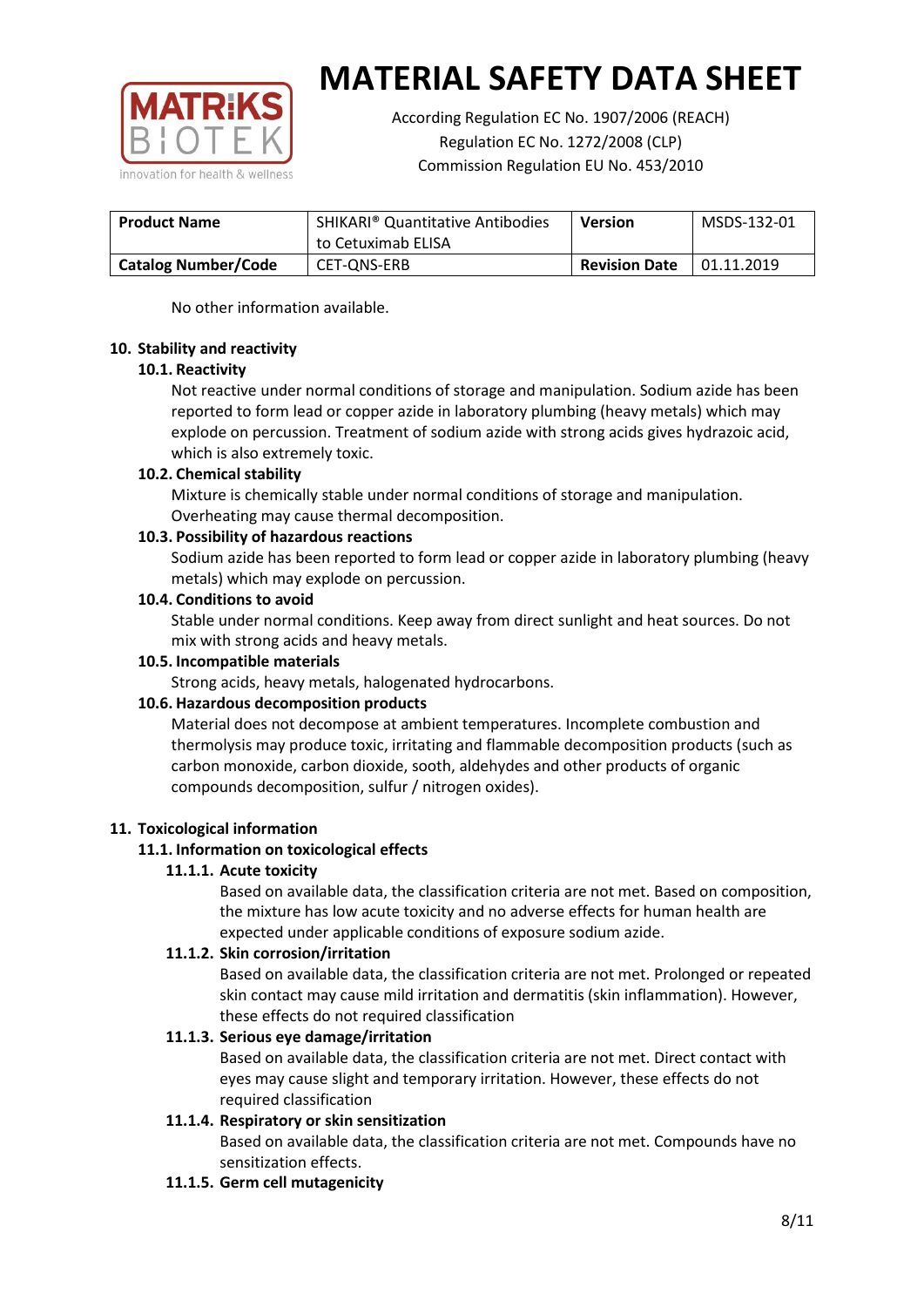

According Regulation EC No. 1907/2006 (REACH) Regulation EC No. 1272/2008 (CLP) Commission Regulation EU No. 453/2010

| <b>Product Name</b>        | <b>SHIKARI</b> <sup>®</sup> Quantitative Antibodies<br>to Cetuximab ELISA | <b>Version</b>       | MSDS-132-01 |
|----------------------------|---------------------------------------------------------------------------|----------------------|-------------|
|                            |                                                                           |                      |             |
| <b>Catalog Number/Code</b> | CET-ONS-ERB                                                               | <b>Revision Date</b> | 01.11.2019  |

Based on available data, the classification criteria are not met. Compounds have no potential for mutagenic activity.

## **11.1.6. Carcinogenicity**

Based on available data, the classification criteria are not met. Compounds have no potential for carcinogenic activity.

## **11.1.7. Reproductive toxicity**

Based on available data, the classification criteria are not met. Compounds have no potential for reproductive toxicity.

## **11.1.8. STOT-single exposure**

Based on available data, the classification criteria are not met

## **11.1.9. STOT-repeated exposure**

Based on available data, the classification criteria are not met.

## **11.1.10. Aspiration hazard**

Based on available data, the classification criteria are not met.

## **12. Ecological information**

#### **12.1. Toxicity**

No data available.

- **12.2. Persistence and degradability** No data available.
- **12.3. Bio accumulative potential** No data available.

**12.4. Mobility in soil**

No data available.

## **12.5. Results of PBT and vPvB assessment**

The substances in the mixture do not meet the PBT/vPvB criteria according to REACH, annex XIII (content <0,1% w/w); the substances in the mixture are not included in the Candidate List of SVHC.

#### **12.6. Other adverse effects** No data available.

## **13. Disposal considerations**

## **13.1. Waste treatment methods**

Product: Waste should be disposed of in accordance with federal, state and local environmental control regulations. Must not be composed together with household garbage.

Uncleaned packaging: Waste should be disposed of in accordance with federal, state and local environmental control regulations. Must not be composed together with household garbage.

General notes: Water hazard class 1 (German Regulation) (Self-assessment): Slightly hazardous for water. Do not allow undiluted product or large quantities of it to reach ground water, water course or sewage system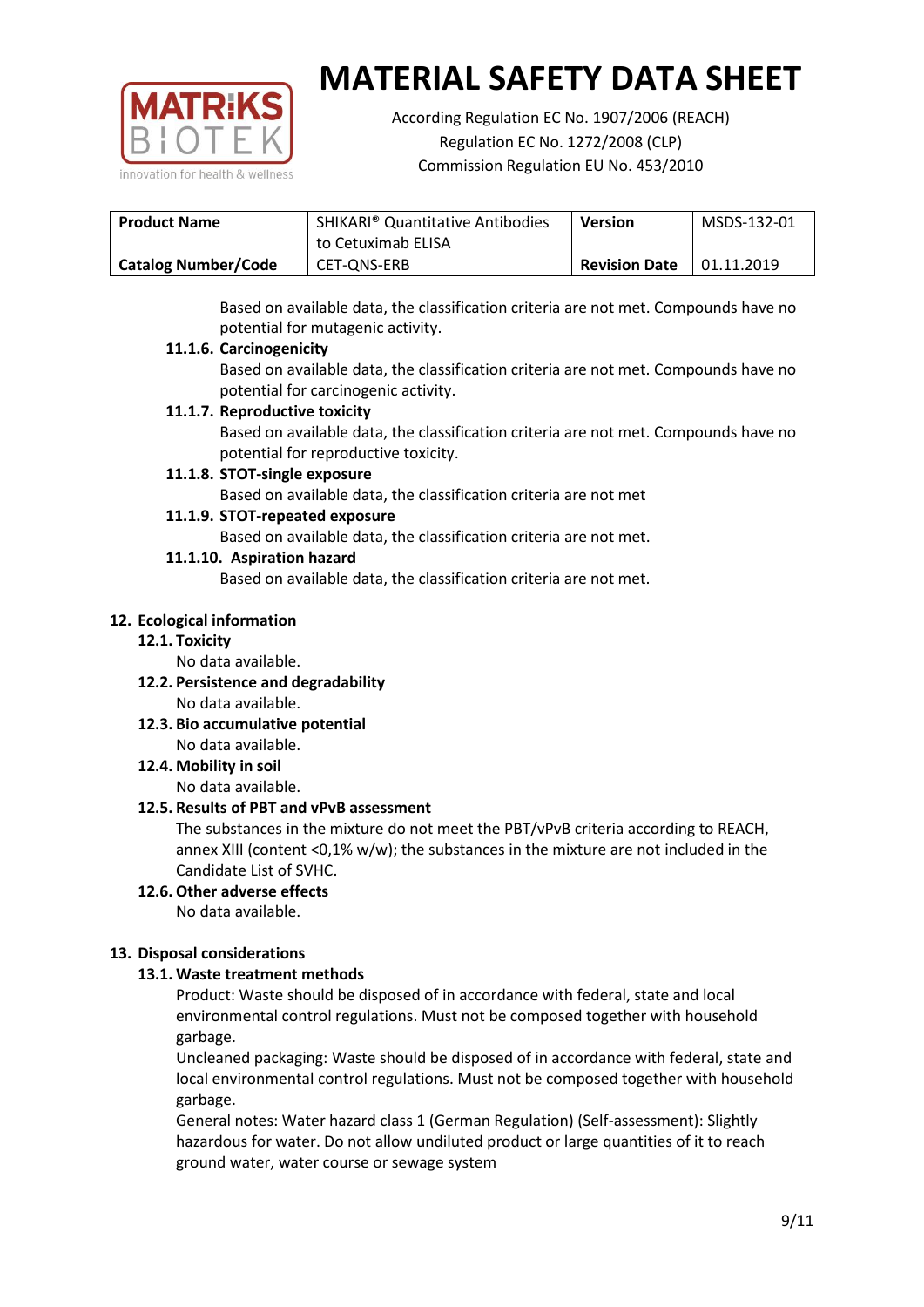

According Regulation EC No. 1907/2006 (REACH) Regulation EC No. 1272/2008 (CLP) Commission Regulation EU No. 453/2010

| <b>Product Name</b>        | <b>SHIKARI<sup>®</sup> Quantitative Antibodies</b><br>to Cetuximab ELISA | <b>Version</b>       | MSDS-132-01 |
|----------------------------|--------------------------------------------------------------------------|----------------------|-------------|
| <b>Catalog Number/Code</b> | CET-ONS-ERB                                                              | <b>Revision Date</b> | 01.11.2019  |

## **14. Transport information**

The mixture is not classified as dangerous for transport according to ADR/RID/IMDG/ICAO/IATA/ DGR

- **14.1. UN number:** None
- **14.2. Un proper shipping name:** None
- **14.3. Transport hazard class(es):** None
- **14.4. Packing group:** None
- **14.5. Environmental hazards:** None
- **14.6. Special precautions for user:** Not applicable.
- **14.7. Transport in bulk according to Annex II of MARPOL 73/78 and the IBC Code:** Not applicable.

#### **15. Regulatory information**

This Safety Data Sheet is prepared according to;

REGULATION (EC) No 1907/2006 OF THE EUROPEAN PARLIAMENT AND OF THE COUNCIL of 18 December 2006 concerning the Registration, Evaluation, Authorization and Restriction of Chemicals (REACH), establishing a European Chemicals Agency, amending Directive 1999/45/EC and repealing Council Regulation (EEC) No 793/93 and Commission Regulation (EC) No 1488/94 as well as Council Directive 76/769/EEC and Commission Directives 91/155/EEC, 93/67/EEC, 93/105/EC and 2000/21/EC

## **15.1. Safety, health and environmental regulations/legislation specific for the substance or mixture**

No data available.

## **15.2. Chemical safety assessment**

No data available.

#### **16. Other information**

## **16.1. "H code" and "R Phrases" used in this document**

| H301 | Toxic if swallowed |
|------|--------------------|
|------|--------------------|

- H311 Toxic in contact with skin
- H314 Causes severe skin burns and eye damage
- H315 Causes skin irritation
- H317 May cause an allergic skin reaction
- H319 Cause serious eye irritation
- H331 Toxic if inhaled
- H335 May cause respiratory irritation
- H400 Very toxic to aquatic life